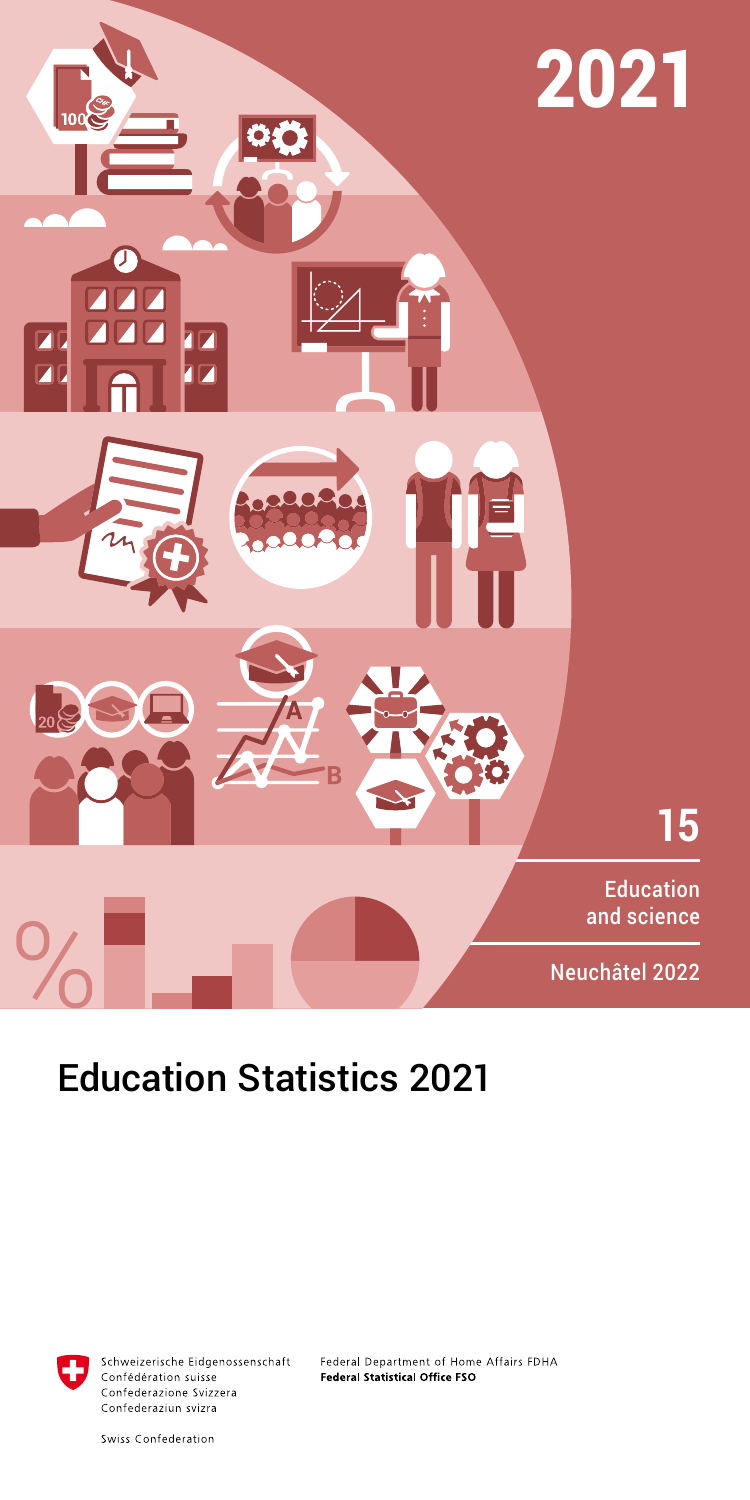#### Pupils and students, 2020/21

Primary level, lower and upper secondary levels T1

| <b>Education level</b>                            | Total<br>Male | Female  | National origin |              |         |                       |
|---------------------------------------------------|---------------|---------|-----------------|--------------|---------|-----------------------|
|                                                   |               |         |                 | <b>Swiss</b> | Foreign | Un-<br>speci-<br>fied |
| Compulsory<br>education                           | 976 105       | 502 488 | 473 617         | 709 256      | 266 275 | 574                   |
| Primary<br>level $1 - 2^{1/2}$                    | 181 082       | 93 325  | 87757           | 129 474      | 51 507  | 101                   |
| Primary<br>level $3 - 8^2$                        | 530 230       | 272 776 | 257 454         | 383 854      | 146 028 | 348                   |
| Lower second-<br>ary level                        | 264793        | 136 387 | 128 406         | 195 928      | 68740   | 125                   |
| <b>Basic</b><br>requirements                      | 68 264        | 38 846  | 29 418          | 42758        | 25 4 98 | 8                     |
| Extended<br>requirements                          | 164 558       | 79 434  | 85 1 24         | 134 636      | 29 884  | 38                    |
| Without differ-<br>entiation <sup>2</sup>         | 31 971        | 18 107  | 13864           | 18 534       | 13 358  | 79                    |
| Upper secon-<br>dary level                        | 364 015       | 190 566 | 173 449         | 278 217      | 85 671  | 127                   |
| Transitional<br>education lower<br>- upper sec.   | 16 949        | 8858    | 8 0 9 1         | 8 1 5 7      | 8785    | $\overline{7}$        |
| Vocational<br>education and<br>training $(VET)^3$ | 215 710       | 128 043 | 87 667          | 165746       | 49 948  | 16                    |
| Vocational<br>baccalaureate <sup>4</sup>          | 11 092        | 5463    | 5629            | 9949         | 1 1 4 3 |                       |
| General<br>education                              | 104 453       | 42 018  | 62 435          | 81771        | 22 583  | qq                    |
| Complement.<br>education in up-<br>per secondary  | 15811         | 6 1 8 4 | 9627            | 12 5 94      | 3 2 1 2 | 5                     |

' kindergarten, first learning cycle<br><sup>2</sup> including special needs school classes, classes for foreign language speaking pupils, introduction classes, other special classes

3 including preparation for federal vocational baccalaureate integrated in vocational education and training (FVB1)

<sup>4</sup> federal vocational baccalaureate after vocational education and training (FVB2)

Source: FSO – Statistics on pupils and students (SDL) © FSO 2022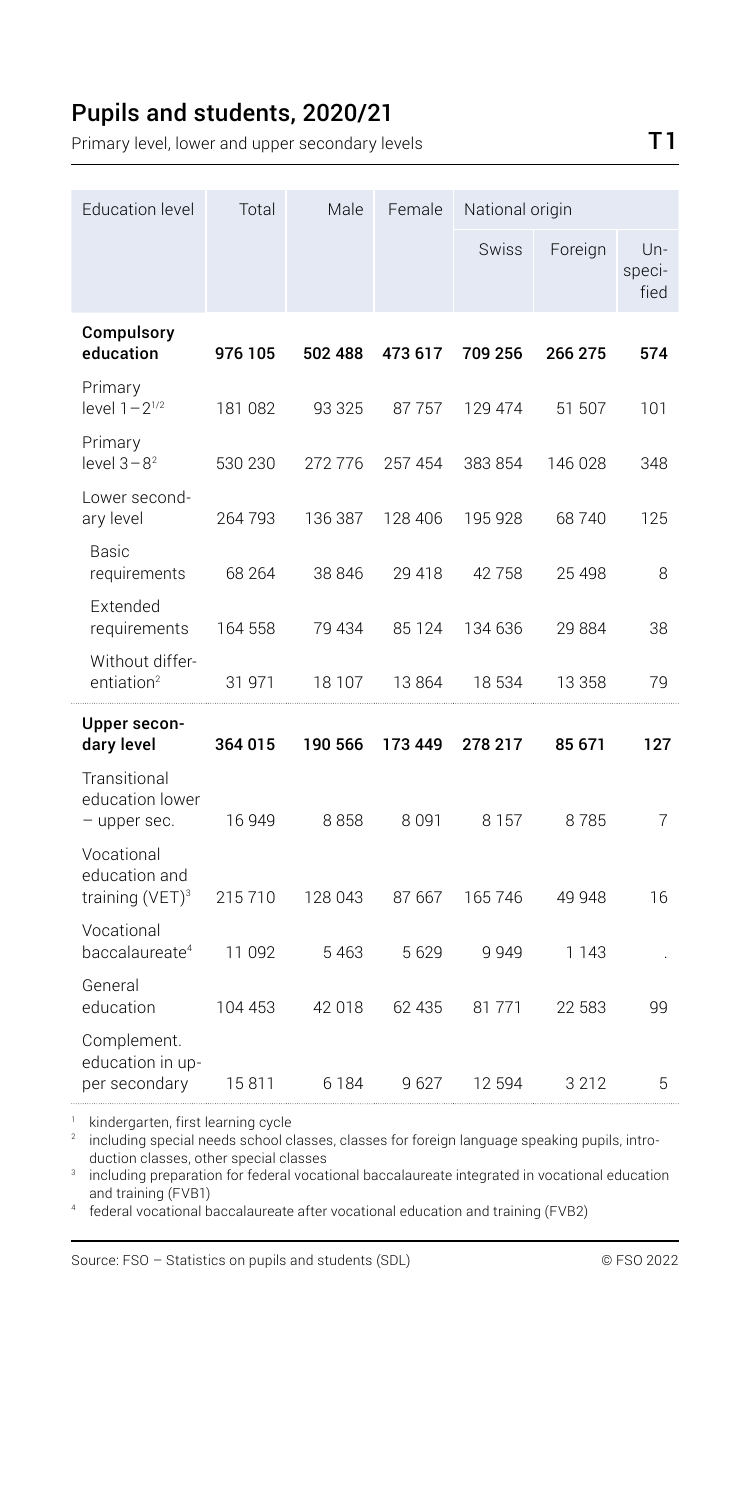## Students, 2020/21

Tertiary level **T2** 

| <b>Education level</b>                                          | Total   | Male                    | Female  | National origin |         |                       |
|-----------------------------------------------------------------|---------|-------------------------|---------|-----------------|---------|-----------------------|
|                                                                 |         |                         |         | <b>Swiss</b>    | Foreign | Un-<br>speci-<br>fied |
| Professional<br>education                                       | 61 960  | 34 006                  | 27954   | 53 848          | 7815    | 297                   |
| Colleges of higher<br>education                                 | 35855   | 18733                   | 17 122  | 30 937          | 4863    | 55                    |
| Preparation for the<br>federal professional<br>diploma examina- |         |                         |         |                 |         |                       |
| tion <sup>1</sup><br>Preparation for the<br>advanced federal    | 19 016  | 11774                   | 7 2 4 2 | 16723           | 2069    | 224                   |
| professional dip-<br>$loma$ examination $l$                     | 3697    | 2 1 9 8                 | 1499    | 3 3 5 4         | 325     | 18                    |
| Professional educa-<br>tion not governed by<br>the VPETA        | 3 3 9 2 | 1 301                   | 2091    | 2834            | 558     |                       |
| Higher education                                                |         |                         |         |                 |         |                       |
| institutions                                                    |         | 270 475 128 908 141 567 |         | 200 146         | 70 329  |                       |
| Universities of<br>applied sciences                             | 105 900 | 49 654                  | 56 246  | 87 289          | 18 611  |                       |
| including univer-<br>sities of teacher                          |         |                         |         |                 |         |                       |
| education                                                       | 22 807  | 6 3 9 8                 | 16 409  | 20 417          | 2 3 9 0 |                       |
| Universities                                                    | 164 575 | 79 254                  | 85 321  | 112857          | 51 718  |                       |
| Humanities and<br>social sciences                               | 47 387  | 14844                   | 32 543  | 35 483          | 11 904  |                       |
| Economics                                                       | 23 037  | 14744                   | 8 2 9 3 | 14898           | 8 1 3 9 |                       |
| l aw                                                            | 16 668  | 6 6 21                  | 10 047  | 13 699          | 2969    |                       |
| Exact and natural<br>sciences                                   | 32 048  | 19 268                  | 12780   | 18 404          | 13 644  |                       |
| Medicine and<br>pharmacy                                        | 20 478  | 7438                    | 13 040  | 15829           | 4649    |                       |
| Engineering, archi-<br>tecture                                  | 20 332  | 13915                   | 6417    | 11 031          | 9 301   |                       |
| Interdisciplinary<br>and others                                 | 4625    | 2424                    | 2 2 0 1 | 3513            | 1 1 1 2 |                       |
| Tertiary level                                                  |         | 332 435 162 914 169 521 |         | 253 994         | 78 144  | 297                   |

1 The survey of students is not exhaustive as there is no formal regulation governing preparation for the federal examinations and courses are often taught in the form of modules which are only included in the survey if the single module corresponds to at least half a school year (full-time equivalent).

Sources: FSO – Statistics on pupils and students (SDL), © FSO 2022 Students and degrees of higher education institutions (SHIS-studex)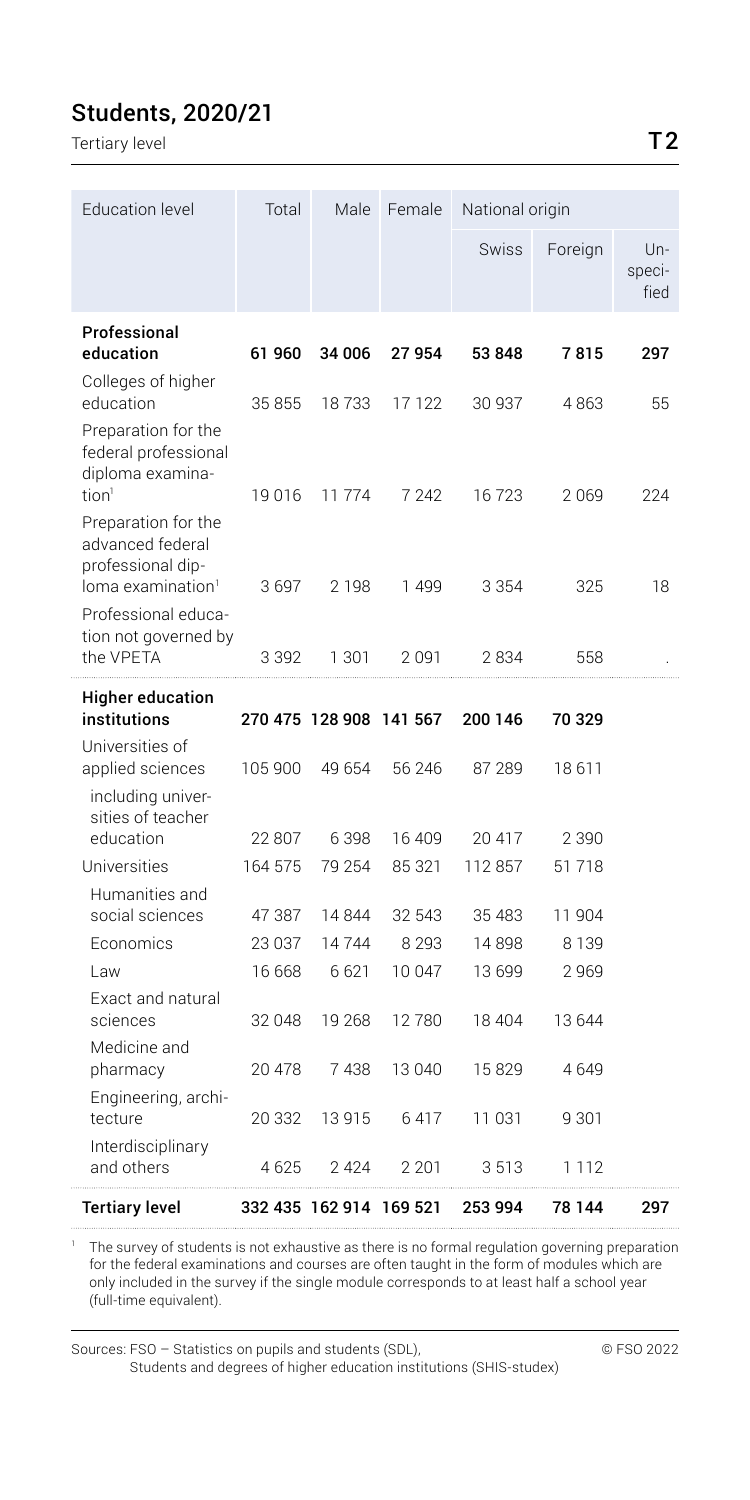## Pupils, 2020/21

Compulsory education, cantons T3

| Canton              | Compulsory education <sup>1</sup> |                          |                      |                    |
|---------------------|-----------------------------------|--------------------------|----------------------|--------------------|
|                     | Total                             | Primary<br>level $1-2^2$ | Primary<br>level 3-8 | Lower<br>secondary |
| Switzerland         | 976 105                           | 181082                   | 530 230              | 264 793            |
| ZΗ<br>.             | 174 468                           | 34 376                   | 96 088               | 44 004             |
| BE                  | 112 879                           | 20 648                   | 62 295               | 29 936<br>.        |
| LU<br>.             | 45 236                            | 7 551                    | 25 373               | 12 312<br>.        |
| UR<br>.             | 3 885<br>.                        | 679                      | 2 156<br>.           | 1 050<br>.         |
| <b>SZ</b><br>.      | 17032                             | 3 1 1 1                  | 9 2 2 4              | 4697               |
| <b>OW</b><br>.      | 4 209                             | 678                      | 2 3 4 5              | 1 186<br>.         |
| <b>NW</b><br>.      | 4 1 8 9                           | 716                      | 2 2 8 8              | 1 1 8 5            |
| GL<br>.             | 4515                              | 858                      | 2 3 7 5              | 1 2 8 2<br>.       |
| ZG<br>.             | 14845                             | 2708                     | 7970                 | 4 1 6 7            |
| FR<br>.             | 40.699                            | 7 3 4 6                  | 21834                | 11 519             |
| S <sub>O</sub><br>. | 29018                             | 5428                     | 16 040               | 7 550              |
| <b>BS</b><br>.      | 19 467                            | 3900                     | 10671                | 4896               |
| <b>BL</b><br>.      | 32 612<br>.                       | 5458<br>.                | 17873                | 9 2 8 1            |
| <b>SH</b><br>.      | 8908                              | 1520<br>                 | 5010                 | 2 3 7 8            |
| AR<br>.             | 6 2 3 1<br>.                      | 1 274<br>.               | 3411                 | 1546<br>.          |
| AI<br>.             | 1864                              | 367                      | 1004                 | 493                |
| SG<br>.             | 59 060                            | 11 049                   | 32321                | 15 690             |
| GR<br>.             | 19 271                            | 3615                     | 10 394               | 5 2 6 2<br>.       |
| AG<br>.             | 80 40 8                           | 14814                    | 44 566               | 21 028<br>         |
| TG<br>.             | 31 632                            | 6 203                    | 17 141               | 8 2 8 8<br>.       |
| TΙ<br>.             | 37 355                            | 8512                     | 15 552               | 13 291<br>.        |
| VD<br>.             | 99 934                            | 17516                    | 54 078               | 28 340             |
| VS<br>.             | 38 346<br>.                       | 6847<br>.                | 20797                | 10702<br>.         |
| <b>NE</b>           | 20 523                            | 3570                     | 11 057               | 5896               |
| GE<br>.             | 61026                             | 10852                    | 33725                | 16 449             |
| JU                  | 8 4 9 3                           | 1486                     | 4642                 | 2 3 6 5            |

1 including special needs school classes, classes for foreign language speaking pupils, introduction classes, other special classes

<sup>2</sup> kindergarten, first learning cycle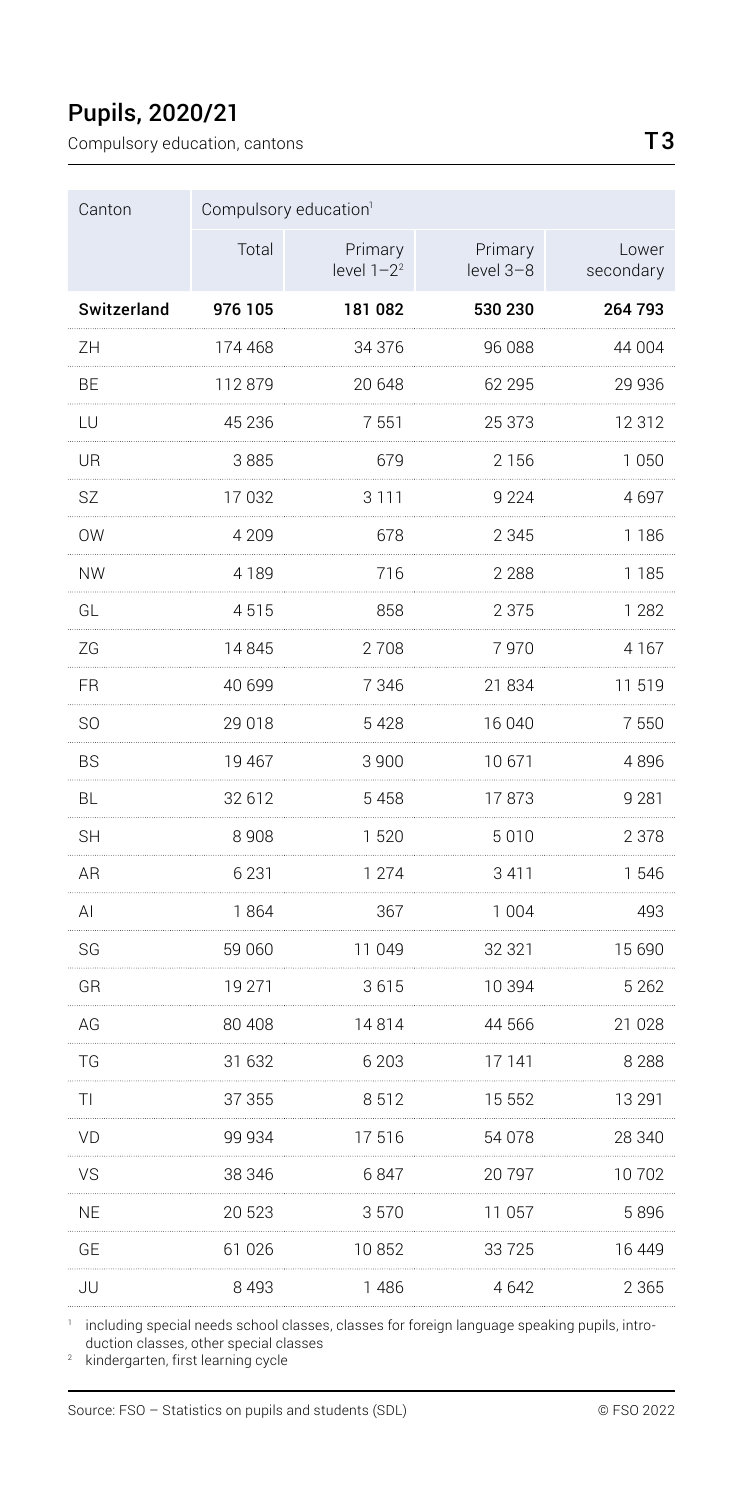#### Teachers in 2020/21 and staff employed in higher education institutions in 2020

(public education) T4

| <b>Education level</b>                                                                                                                                                          | Persons <sup>1</sup>                  |                              |                          | Full-time                         |
|---------------------------------------------------------------------------------------------------------------------------------------------------------------------------------|---------------------------------------|------------------------------|--------------------------|-----------------------------------|
| Type of staff                                                                                                                                                                   | Total                                 | of whom                      |                          | equiva-<br>lents <sup>2</sup>     |
|                                                                                                                                                                                 |                                       | Female %                     | Foreign %                | Total                             |
| Compulsory education <sup>3</sup><br>Primary level 1-2 <sup>4</sup><br>Primary level 3-8<br>Lower secondary level                                                               | 97339<br>19 257<br>53 632<br>34 4 4 5 | 76.4<br>94.6<br>83.3<br>56.0 | 6.2<br>4.1<br>5.4<br>8.9 | 62846<br>9579<br>32 937<br>20 331 |
| Upper secondary level<br>General education<br>Vocational education<br>and training (VET) <sup>5</sup>                                                                           | 29 842<br>12 644<br>17 198            | 45.5<br>49.0<br>42.9         | 7.9<br>8.7<br>7.3        | 17701<br>7662<br>10 039           |
| Tertiary level:<br>colleges of higher education                                                                                                                                 | 2616                                  | 38.8                         | 12.7                     | 764                               |
| <b>Tertiary level: higher</b><br>education institutions <sup>6</sup><br>Universities of applied<br>sciences/Universities<br>of teacher education<br>Teaching staff with manage- | 97 925<br>29 543                      | 46.3<br>48.1                 | 38.0<br>21.6             | 64 767<br>18753                   |
| ment responsibility<br>Other teaching staff<br>Assistants and scientific                                                                                                        | 2079<br>12 5 6 7                      | 31.9<br>43.5                 | 27.6<br>21.4             | 1861<br>6 2 1 4                   |
| staff<br>Managerial, clerical<br>and technical staff                                                                                                                            | 7 2 2 0<br>7677                       | 45.3<br>62.8                 | 27.6<br>14.5             | 4826<br>5852                      |
| Universities and institutes<br>of technology<br>Professors                                                                                                                      | 68 382<br>4638                        | 45.5<br>25.2                 | 45.2<br>50.9             | 46 0 14<br>4 2 6 4                |
| Other teaching staff<br>Assistants and scientific<br>staff                                                                                                                      | 9783<br>33 527                        | 30.4<br>45.0                 | 35.7<br>59.6             | 2653<br>23 593                    |
| Managerial, clerical<br>and technical staff                                                                                                                                     | 20 434                                | 58.1                         | 24.7                     | 15 503                            |

<sup>1</sup> The figures include all teachers working at the level of education considered (double-counting

possible). 2 Full-time equivalents are expressed as the ratio of actual hours employed and the normal hours of a person employed full-time (e.g. a person employed for 50% of a full-time job counts as 0.5 full-time equivalents).

 $\,^\mathrm{s}\,$  excluding special needs school classes, classes for foreign language speaking pupils, introduction classes and other special classes

kindergarten, first learning cycle

including transitional education from lower to upper secondary level, federal vocational baccalaureate and complementary education in upper secondary

6 The number of persons employed in higher education institutions is based on the reference day 31 December. The full-time equivalents relate to the entire calendar year.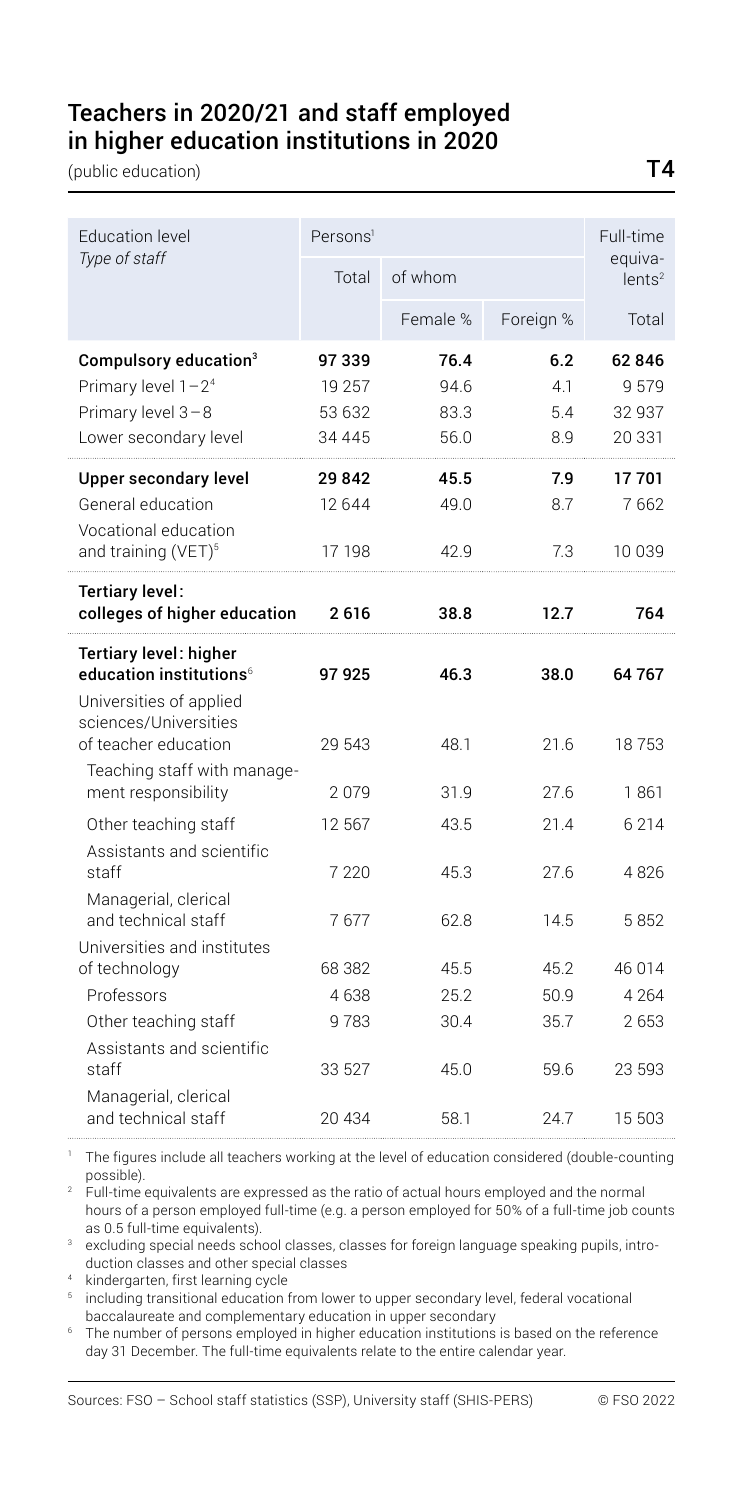# Selected degrees and certificates, 2020 T5

| <b>Education level</b>                                                                                                               | Total   | Male     |      | Female   |      |
|--------------------------------------------------------------------------------------------------------------------------------------|---------|----------|------|----------|------|
|                                                                                                                                      |         | absolute | %    | absolute | %    |
| Upper secondary level                                                                                                                |         |          |      |          |      |
| Federal VET certificate                                                                                                              | 6890    | 4109     | 59.6 | 2781     | 40.4 |
| Federal VET diploma                                                                                                                  | 63 270  | 35 113   | 55.5 | 28 157   | 44.5 |
| Federal vocational baccalaureate                                                                                                     | 14418   | 7703     | 53.4 | 6715     | 46.6 |
| Baccalaureate                                                                                                                        | 19 098  | 8021     | 42.0 | 11 077   | 58.0 |
| Specialised baccalaureate                                                                                                            | 3 1 6 8 | 745      | 23.5 | 2 4 2 3  | 76.5 |
| Specialised school certificate                                                                                                       | 4725    | 1 2 6 1  | 26.7 | 3 4 6 4  | 73.3 |
| Transition programmes federal<br>vocational/specialised baccalau-<br>reate - University (certificate of<br>university aptitude test) | 1 278   | 642      | 50.2 | 636      | 49.8 |
| <b>Tertiary level</b>                                                                                                                |         |          |      |          |      |
| Professional education                                                                                                               |         |          |      |          |      |
| Diploma from professional<br>education not governed by the<br><b>VPFTA</b>                                                           | 237     | 81       | 34.2 | 156      | 65.8 |
| Federal diploma of higher<br>education                                                                                               | 13012   | 7768     | 59.7 | 5 2 4 4  | 40.3 |
| Advanced federal diploma<br>of higher education                                                                                      | 2538    | 1844     | 72.7 | 694      | 27.3 |
| Colleges of higher education<br>diploma (advanced federal<br>diploma of higher education)                                            | 9908    | 4924     | 49.7 | 4 9 8 4  | 50.3 |
| Higher education institutions                                                                                                        |         |          |      |          |      |
| Diploma from a university<br>of teacher education                                                                                    | 1088    | 553      | 50.8 | 535      | 49.2 |
| Bachelor's degree from a<br>university of applied sciences<br>and teacher education                                                  | 17 184  | 7659     | 44.6 | 9525     | 55.4 |
| Master's degree from a<br>university of applied sciences<br>and teacher education                                                    | 4915    | 2 2 4 1  | 45.6 | 2674     | 54.4 |
| First university degree<br>or diploma                                                                                                | 110     | 20       | 18.2 | 90       | 81.8 |
| Bachelor's degree from<br>a university                                                                                               | 15 396  | 7166     | 46.5 | 8 2 3 0  | 53.5 |
| Master's degree from<br>a university                                                                                                 | 14 684  | 7008     | 47.7 | 7676     | 52.3 |
| Doctorate                                                                                                                            | 4 4 2 4 | 2 3 5 4  | 53.2 | 2070     | 46.8 |
|                                                                                                                                      |         |          |      |          |      |

1 VPETA: vocational and professional education and training act

Sources: FSO – Statistics on certificates (SBA),  $\degree$  FSO 2022

Vocational education and training statistics (SBG-SFPI),

Students and degrees of higher education institutions (SHIS-studex)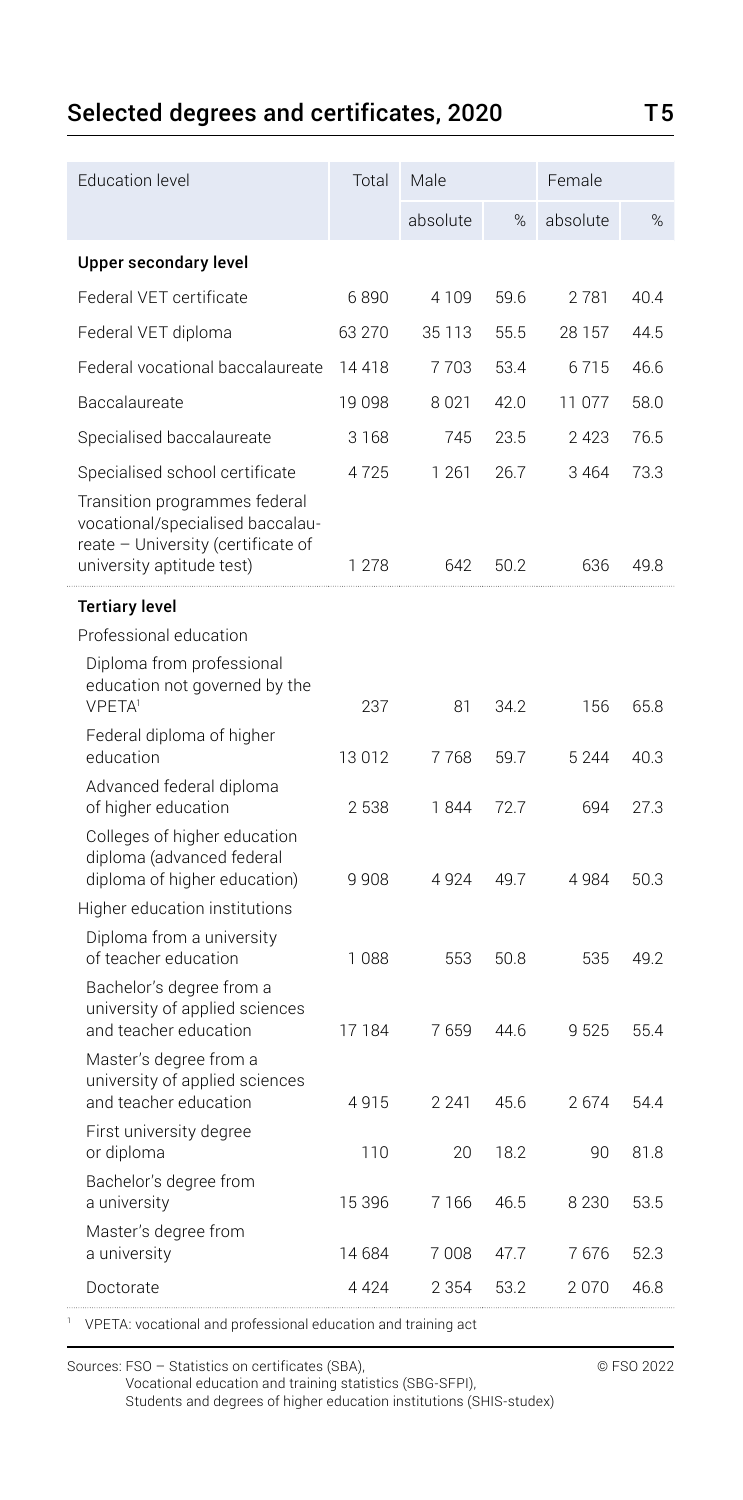#### Educational institutions, 2020/21 T6

| Education level       |      | Total Private sector <sup>1</sup> % |
|-----------------------|------|-------------------------------------|
| Compulsory education  | 9446 | ו חו                                |
| Upper secondary level | 859  | 44 V                                |
| Tertiary level        | 42በ  | 59.8                                |
|                       |      |                                     |

1 government dependent private and independent private educational institutions

Source: FSO – Educational institutions statistics (SBI) © FSO 2022

Public education expenditure by administrative and educational level, 2018 T7

| <b>Education level</b>                                            | In CHF millions |       |                    |                                            |               |  |  |
|-------------------------------------------------------------------|-----------------|-------|--------------------|--------------------------------------------|---------------|--|--|
|                                                                   | Total           |       |                    | Administrative level making<br>expenditure |               |  |  |
|                                                                   | absolute        | %     | Confe-<br>deration | Cantons                                    | Com-<br>munes |  |  |
| Total                                                             | 38 901.9        | 100.0 | 4 1 9 4 1          | 24 209.2                                   | 10 498.6      |  |  |
| of which salaries                                                 | 25775.3         | 66.3  | 2243.9             | 17 552.0                                   | 5979.4        |  |  |
| teachers' salaries only                                           | 18 430.3        | 47.4  | 0.0                | 14 40 6.4                                  | 4023.9        |  |  |
| Compulsory education                                              | 17 213.4        | 442   | 18.6               | 7 344.3                                    | 9850.6        |  |  |
| Special needs schools<br>Upper secondary:<br>Vocational education | 1929.0          | 5.0   |                    | 1503.2                                     | 425.8         |  |  |
| and training (VET)<br>Upper secondary:                            | 3 504.7         | 9.0   | 67.2               | 3 2 6 4 4                                  | 173.1         |  |  |
| General education<br>Tertiary: Professional                       | 23773           | 6.1   | 3.5                | 2 371.1                                    | 2.7           |  |  |
| education                                                         | 475.7           | 1.2   | 52.0               | 423.6                                      | 0.1           |  |  |
| Tertiary: Higher<br>education institutions                        | 8416.8          | 21.6  | 1 1 1 0 . 2        | 7 302.5                                    | 4.1           |  |  |
| Research                                                          | 4 3 3 1 . 4     | 11.1  | 2930.7             | 1 399.0                                    | 1.7           |  |  |
| Non-attributable<br>expenditure                                   | 653.6           | 1.7   | 11.9               | 601.1                                      | 40.6          |  |  |

Sources: FSO – Public education expenditure (ÖBA), FFA – Financial Statistics © FSO 2022